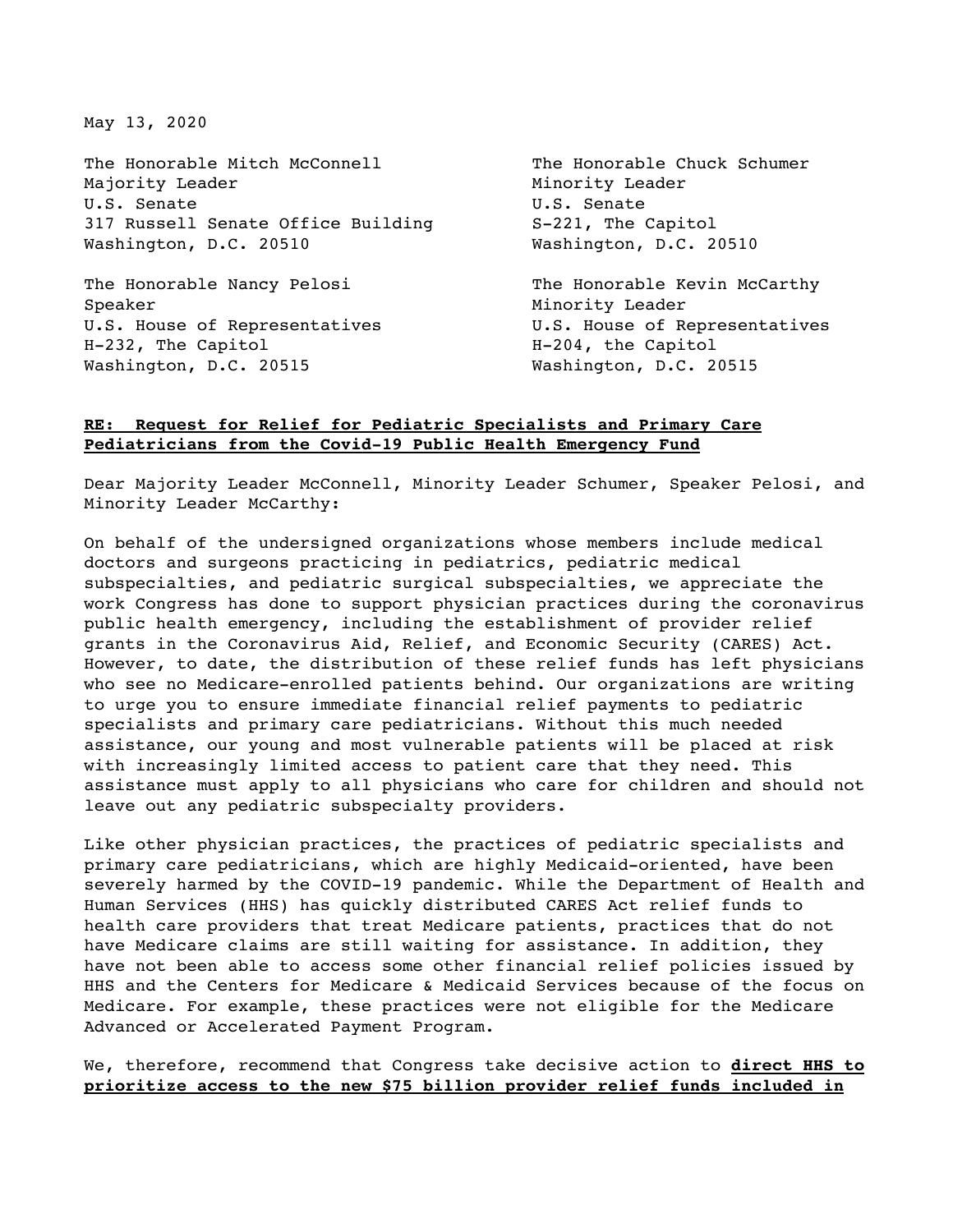## **the interim COVID relief bill to providers who have not received relief grants, especially those in pediatrics and pediatric subspecialties.**

Our pediatric specialists and primary care pediatricians are facing major financial challenges. Substantial layoffs and even practice closures will threaten medically necessary and time-sensitive care for children during and after this public health emergency. We urge that you act to ensure delivery of immediate, direct financial relief payments to our pediatric specialists and primary care pediatricians, like the assistance already provided to physicians that participate in Medicare.

Thank you for your leadership during this unprecedented time. Please do not hesitate to contact any of our respective organizations if you have any questions. We are happy to be a resource to you and your staff during this challenging time.

Sincerely,

AANS/CNS Section on Pediatric Neurological Surgery American Academy of Dermatology Association American Academy of Ophthalmology American Academy of Pediatrics American Association for Pediatric Ophthalmology and Strabismus American Association of Child & Adolescent Psychiatry American Association of Neurological Surgeons American College of Rheumatology American College of Surgeons American Gastroenterological Association American Society of Nephrology American Society of Pediatric Nephrology American Society of Pediatric Surgeons American Thoracic Society American Urological Association Child Neurology Foundation Child Neurology Society Congress of Neurological Surgeons Council of Pediatric Subspecialties